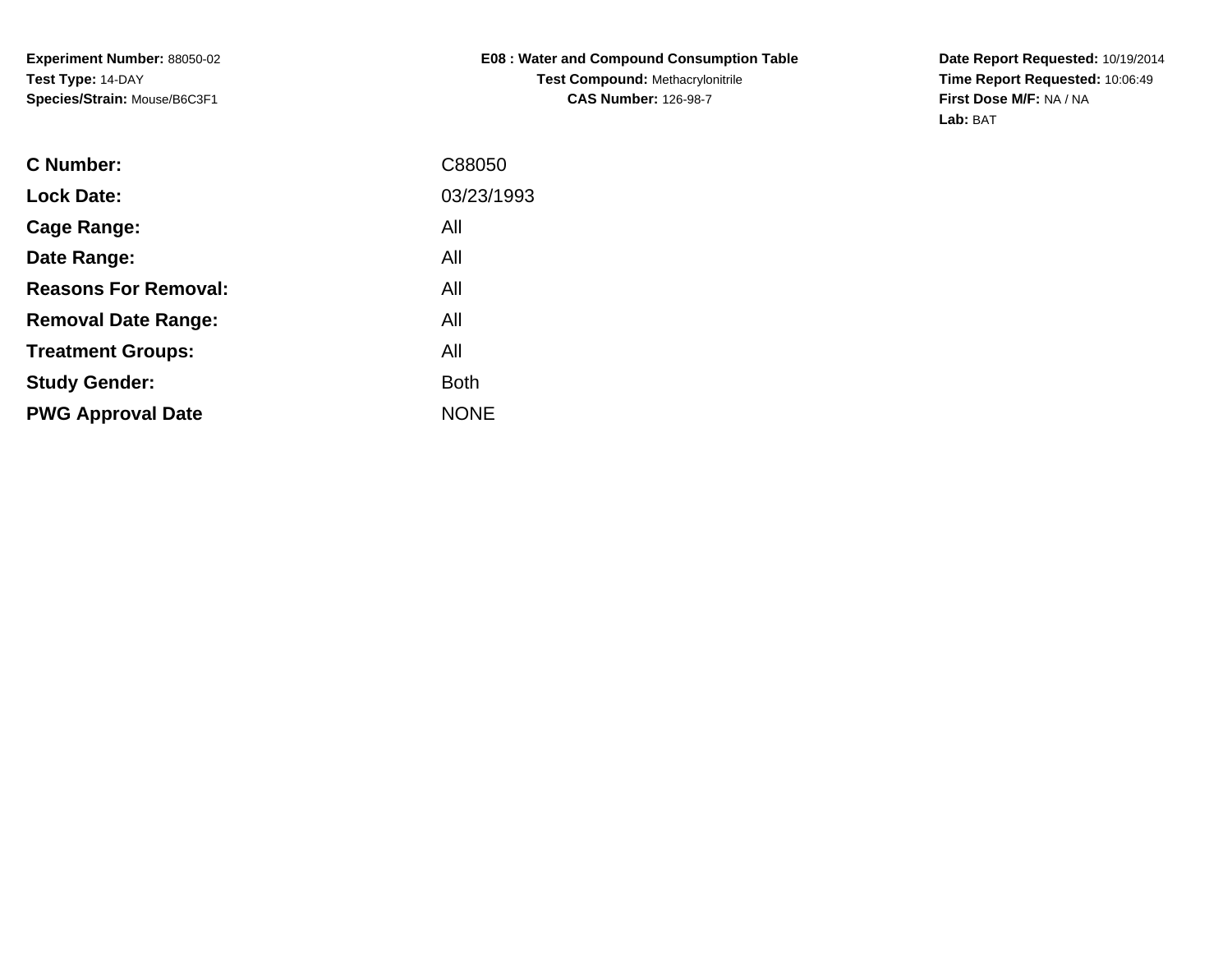**Date Report Requested:** 10/19/2014 **Time Report Requested:** 10:06:49**First Dose M/F:** NA / NA**Lab:** BAT

| week |                      |              | 0 G/L                |                          |                      |                     | $0.15$ G/L           |                          |                      |                     |                             |              | $0.3$ G/L            |                          |                      |              |
|------|----------------------|--------------|----------------------|--------------------------|----------------------|---------------------|----------------------|--------------------------|----------------------|---------------------|-----------------------------|--------------|----------------------|--------------------------|----------------------|--------------|
|      | DAILY<br><b>FEED</b> | FEED<br>hour | <b>BODY</b><br>WT(g) | <b>NUM</b><br><b>WTS</b> | <b>DAILY</b><br>FEED | <b>FEED</b><br>hour | <b>BODY</b><br>WT(g) | <b>NUM</b><br><b>WTS</b> | DOSE/<br><b>CTRL</b> | DOSE/<br><b>DAY</b> | <b>DAILY</b><br><b>FEED</b> | FEED<br>hour | <b>BODY</b><br>WT(g) | <b>NUM</b><br><b>WTS</b> | DOSE/<br><b>CTRL</b> | DOSE/<br>DAY |
|      |                      |              | 25.2                 | $5^{\circ}$              | 4.5                  | 141                 | 25.0                 |                          |                      | 27.0                |                             |              | 25.3                 | 5                        |                      |              |
|      | 6.6<br>5.6           | 810<br>830   | 26.3                 | 5                        | 7.2<br>5.9           | 648<br>664          | 26.7                 |                          | 1.09<br>1.05         | 40.4                | 6.7<br>5.1                  | 810<br>830   | 26.8                 | 5                        | 1.02<br>0.91         | 75.0         |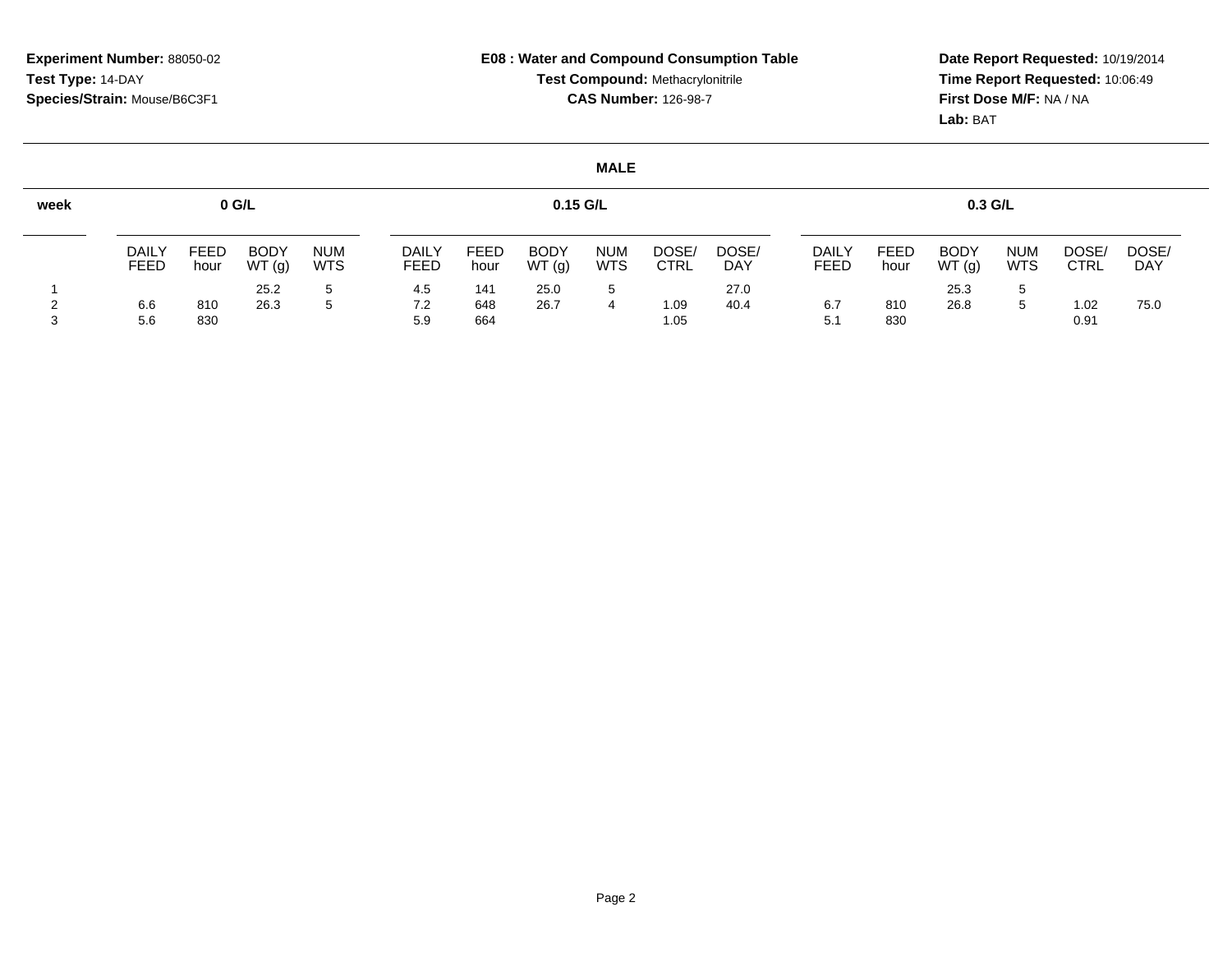**Date Report Requested:** 10/19/2014 **Time Report Requested:** 10:06:49**First Dose M/F:** NA / NA**Lab:** BAT

| week   |                      |                     | $0.6$ G/L            |                          |                      |              |                             |                     | $1.2$ G/L            |                          |               |                     |
|--------|----------------------|---------------------|----------------------|--------------------------|----------------------|--------------|-----------------------------|---------------------|----------------------|--------------------------|---------------|---------------------|
|        | <b>DAILY</b><br>FEED | <b>FEED</b><br>hour | <b>BODY</b><br>WT(g) | <b>NUM</b><br><b>WTS</b> | DOSE/<br><b>CTRL</b> | DOSE/<br>DAY | <b>DAILY</b><br><b>FEED</b> | <b>FEED</b><br>hour | <b>BODY</b><br>WT(g) | <b>NUM</b><br><b>WTS</b> | DOSE/<br>CTRL | DOSE/<br><b>DAY</b> |
| າ<br>3 | 5.7<br>4.8           | 810<br>830          | 25.7<br>27.1         | 5<br>5                   | 0.86<br>0.86         | 126.2        | 3.0<br>5.1<br>4.5           | 70<br>648<br>664    | 25.1<br>24.3         | 5<br>4                   | 0.77<br>0.80  | 143.4<br>251.9      |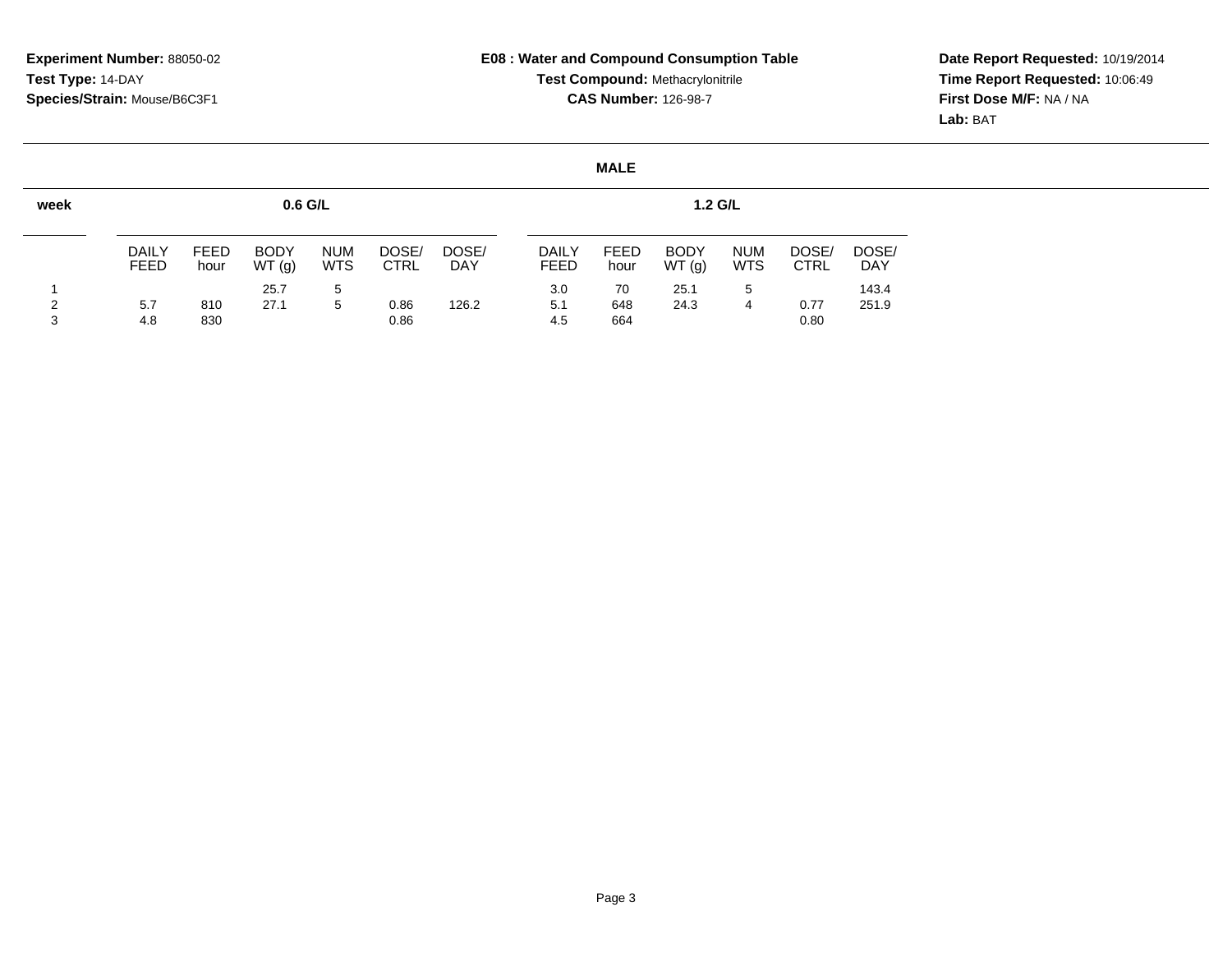**Date Report Requested:** 10/19/2014 **Time Report Requested:** 10:06:49**First Dose M/F:** NA / NA**Lab:** BAT

| week        |                      |                     | 2.4 G/L              |                          |                      |                     |
|-------------|----------------------|---------------------|----------------------|--------------------------|----------------------|---------------------|
|             | DAILY<br><b>FEED</b> | <b>FEED</b><br>hour | <b>BODY</b><br>WT(q) | <b>NUM</b><br><b>WTS</b> | DOSE/<br><b>CTRL</b> | DOSE/<br><b>DAY</b> |
| 1<br>2<br>3 | 0.9<br>4.7<br>4.3    | 17<br>648<br>664    | 25.3<br>23.2         | 5<br>4                   | 0.71<br>0.77         | 85.4<br>486.2       |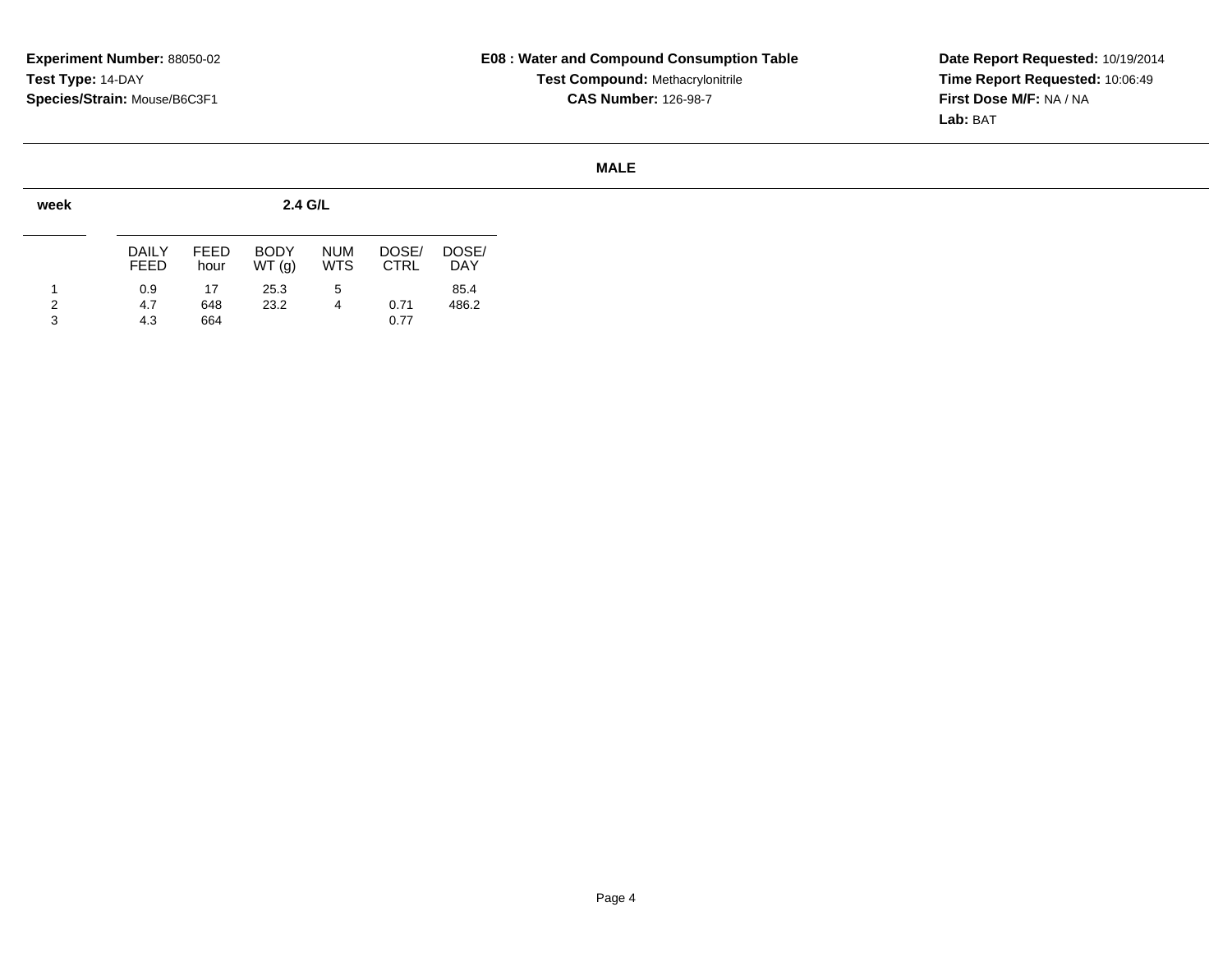**Date Report Requested:** 10/19/2014 **Time Report Requested:** 10:06:49**First Dose M/F:** NA / NA**Lab:** BAT

| week |                              |               | 0 G/L                |                          |                      |                      | $0.15$ G/L           |                          |               |              |                |               | $0.3$ G/L            |                          |                      |                     |
|------|------------------------------|---------------|----------------------|--------------------------|----------------------|----------------------|----------------------|--------------------------|---------------|--------------|----------------|---------------|----------------------|--------------------------|----------------------|---------------------|
|      | <b>DAILY</b><br><b>WATER</b> | WATER<br>hour | <b>BODY</b><br>WT(g) | <b>NUM</b><br><b>WTS</b> | DAIL<br><b>WATER</b> | <b>WATER</b><br>hour | <b>BODY</b><br>WT(g) | <b>NUM</b><br><b>WTS</b> | DOSE/<br>CTRL | DOSE/<br>DAY | DAILY<br>WATER | WATER<br>hour | <b>BODY</b><br>WT(g) | <b>NUM</b><br><b>WTS</b> | DOSE/<br><b>CTRL</b> | DOSE/<br><b>DAY</b> |
|      | 4.5                          | 125           | 25.2                 | 5                        | 3.5                  | 100                  | 25.0                 |                          | 0.78          | 21.0         | 4.4            | 125           | 25.3                 |                          | 0.98                 | 52.2                |
|      | 3.2                          | 145           | 26.3                 | 5                        | 3.7                  | 116                  | 26.7                 |                          | 1.16          | 20.8         | 3.9            | 145           | 26.8                 |                          | l.22                 | 43.7                |
|      | 4.2                          | 120           |                      |                          | 5.6                  | 96                   |                      |                          | 1.33          |              | 4.3            | 120           |                      |                          | 1.02                 |                     |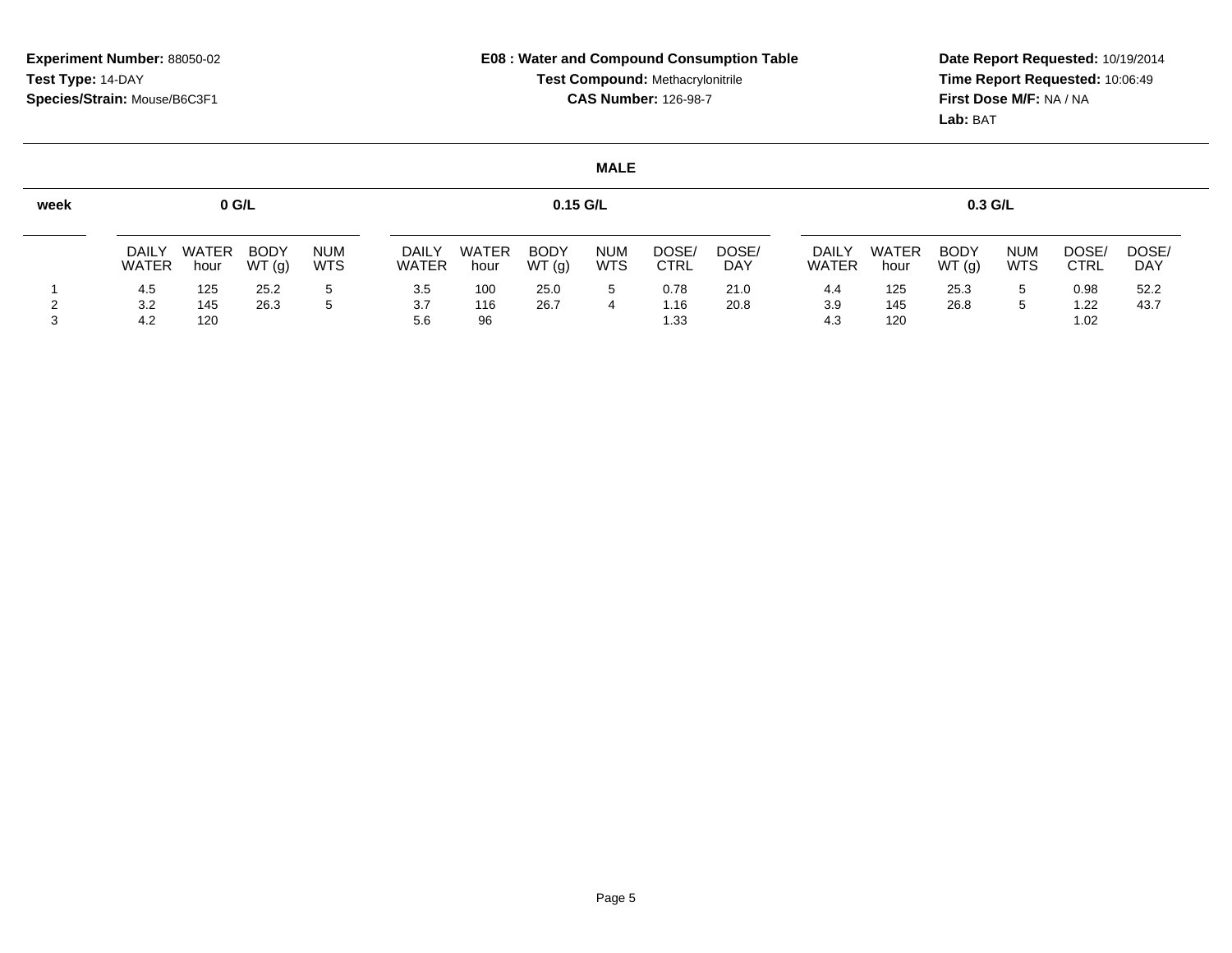**Date Report Requested:** 10/19/2014 **Time Report Requested:** 10:06:49**First Dose M/F:** NA / NA**Lab:** BAT

| <b>DAILY</b><br><b>WATER</b> | <b>WATER</b><br>hour | <b>BODY</b><br>WT(g) | <b>NUM</b><br><b>WTS</b> | DOSE/<br><b>CTRL</b> | DOSE/<br><b>DAY</b> | <b>DAILY</b><br><b>WATER</b> | <b>WATER</b><br>hour | <b>BODY</b><br>WT(g) | <b>NUM</b><br><b>WTS</b> | DOSE/<br><b>CTRL</b> | DOSE/<br><b>DAY</b> |
|------------------------------|----------------------|----------------------|--------------------------|----------------------|---------------------|------------------------------|----------------------|----------------------|--------------------------|----------------------|---------------------|
| 2.7                          | 121                  | 25.7                 | 5                        | 0.60                 | 63.0                | 2.4                          | 96                   | 25.1                 | 5                        | 0.53                 | 114.7               |
| 4.2                          | 143                  | 27.1                 | 5                        | 1.31                 | 93.0                | 3.3                          | 112                  | 24.3                 | 4                        | 1.03                 | 163.0               |
|                              | 4.6                  | 120                  |                          | $0.6$ G/L            | 1.10                |                              | 2.5                  | 96                   |                          | $1.2$ G/L            | 0.60                |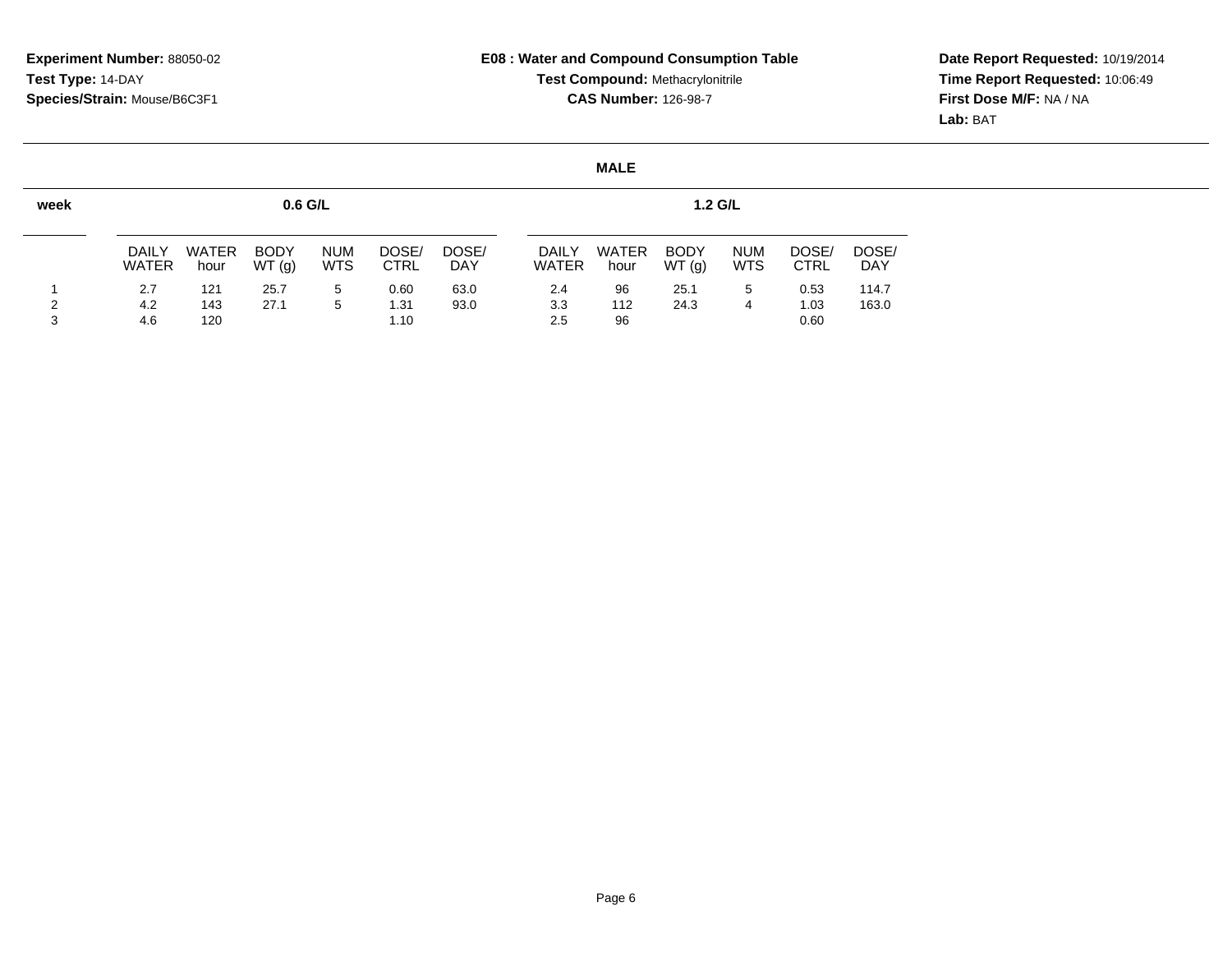**Date Report Requested:** 10/19/2014 **Time Report Requested:** 10:06:49**First Dose M/F:** NA / NA**Lab:** BAT

| week |                |                      | 2.4 G/L              |                          |                      |                     |
|------|----------------|----------------------|----------------------|--------------------------|----------------------|---------------------|
|      | DAILY<br>WATER | <b>WATER</b><br>hour | <b>BODY</b><br>WT(q) | <b>NUM</b><br><b>WTS</b> | DOSE/<br><b>CTRL</b> | DOSE/<br><b>DAY</b> |
| 1    | 1.9            | 96                   | 25.3                 | 5                        | 0.42                 | 180.2               |
| 2    | 2.0            | 112                  | 23.2                 | 4                        | 0.63                 | 206.9               |
| 3    | 2.7            | 96                   |                      |                          | 0.64                 |                     |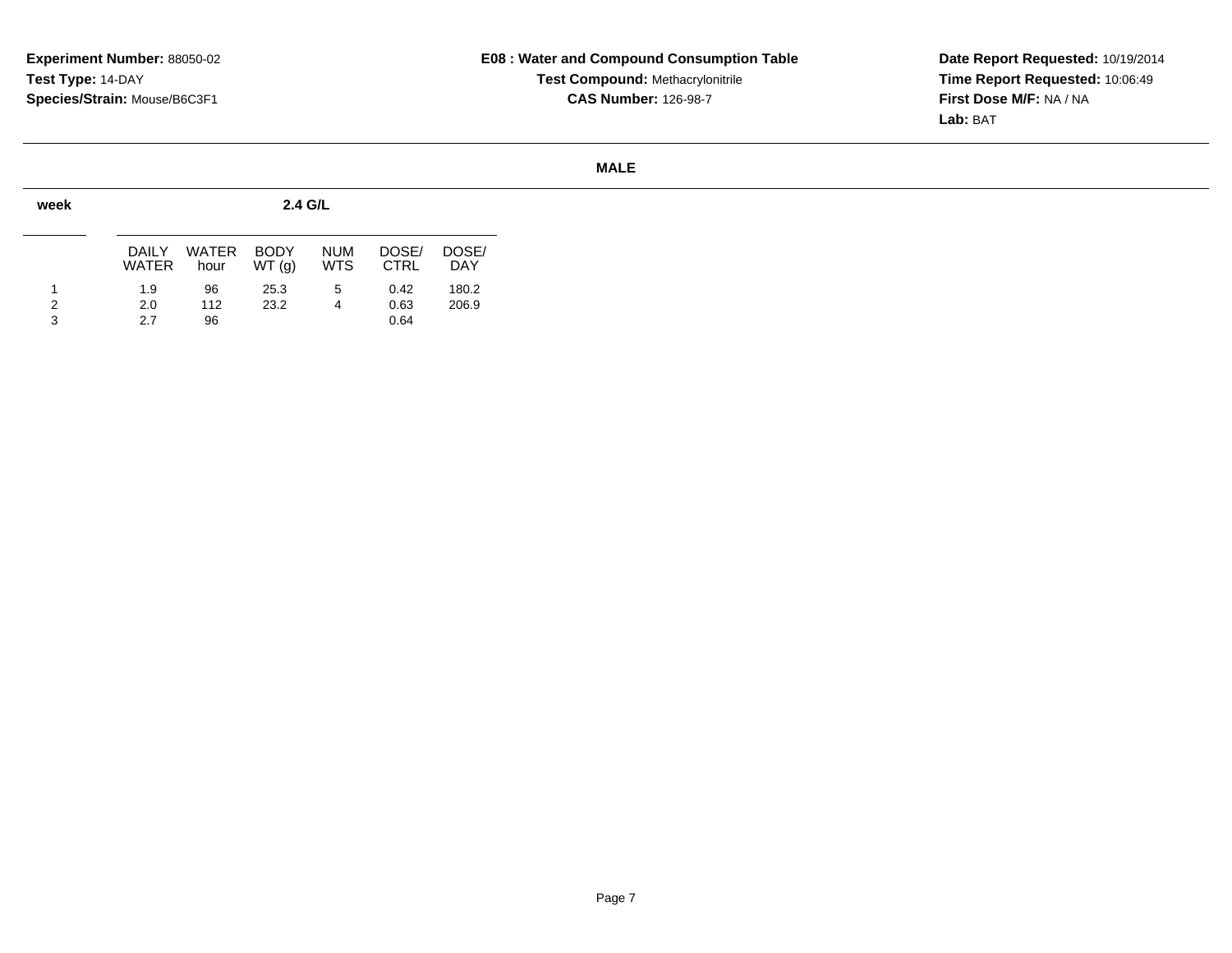**Experiment Number:** 88050-02**Test Type:** 14-DAY**Species/Strain:** Mouse/B6C3F1

**E08 : Water and Compound Consumption TableTest Compound:** Methacrylonitrile**CAS Number:** 126-98-7

\*\*\*END OF MALE DATA\*\*\*

**Date Report Requested:** 10/19/2014 **Time Report Requested:** 10:06:49**First Dose M/F:** NA / NA**Lab:** BAT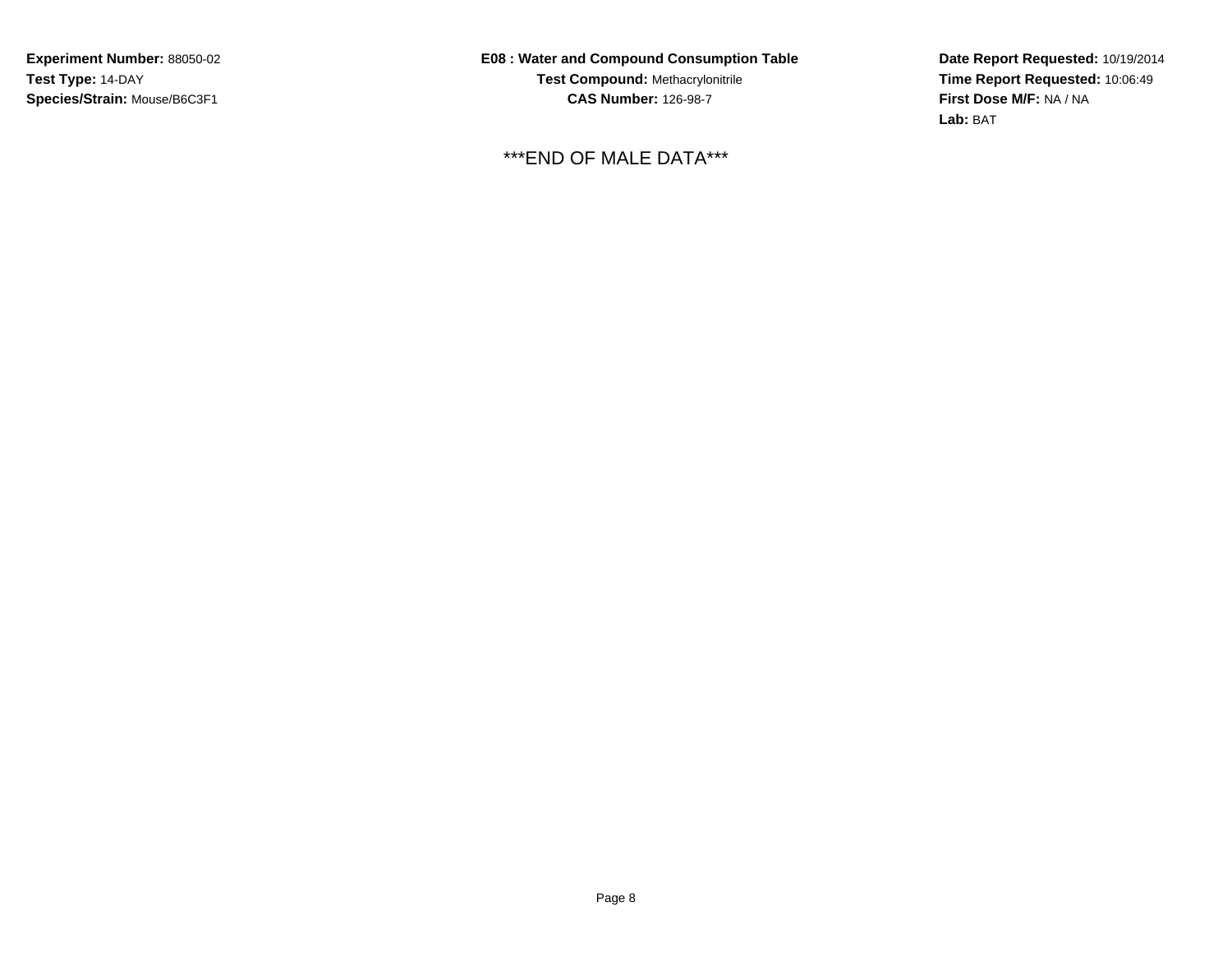**Date Report Requested:** 10/19/2014 **Time Report Requested:** 10:06:49**First Dose M/F:** NA / NA**Lab:** BAT

| week |                      |                     | $0$ G/L              |                          |                      |                     | $0.15$ G/L           |                          |                      |              |                      |              | $0.3$ G/L            |                          |               |                     |
|------|----------------------|---------------------|----------------------|--------------------------|----------------------|---------------------|----------------------|--------------------------|----------------------|--------------|----------------------|--------------|----------------------|--------------------------|---------------|---------------------|
|      | <b>DAILY</b><br>FEED | <b>FEED</b><br>hour | <b>BODY</b><br>WT(g) | <b>NUM</b><br><b>WTS</b> | <b>DAILY</b><br>FEED | <b>FEED</b><br>hour | <b>BODY</b><br>WT(g) | <b>NUM</b><br><b>WTS</b> | DOSE/<br><b>CTRL</b> | DOSE/<br>DAY | <b>DAILY</b><br>FEED | FEED<br>hour | <b>BODY</b><br>WT(g) | <b>NUM</b><br><b>WTS</b> | DOSE/<br>CTRL | DOSE/<br><b>DAY</b> |
|      | 3.8<br>3.6           | 814<br>826          | 19.3<br>20.4         |                          | 3.7<br>3.5           | 814<br>827          | 19.1<br>20.4         | -5<br>5                  | 0.97<br>0.97         | 27.2         | 3.2<br>3.1           | 813<br>828   | 19.4<br>19.1         | 5                        | 0.84<br>0.86  | 50.3                |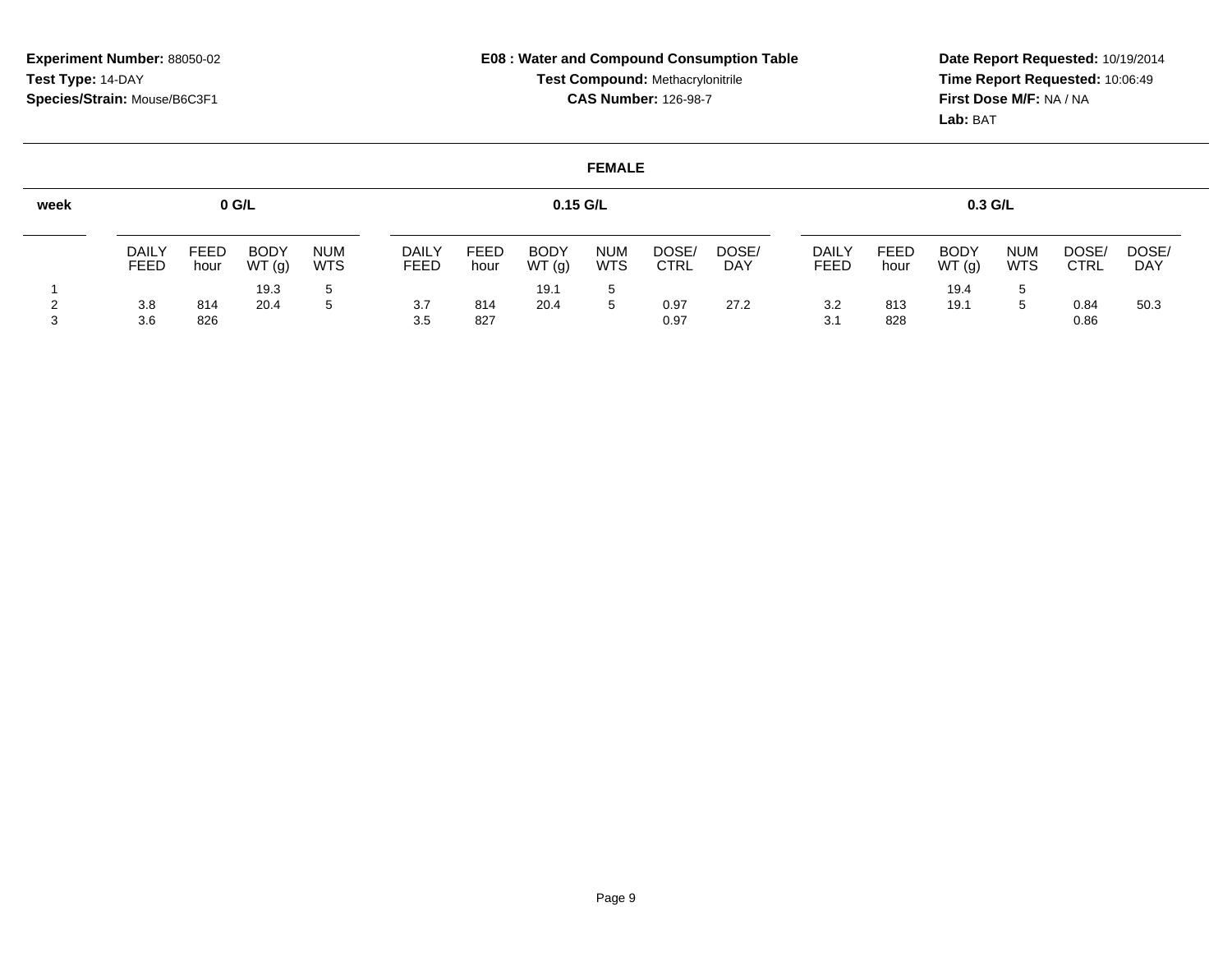<sup>829</sup> 0.97

3

# **E08 : Water and Compound Consumption TableTest Compound:** Methacrylonitrile**CAS Number:** 126-98-7

**Date Report Requested:** 10/19/2014 **Time Report Requested:** 10:06:49**First Dose M/F:** NA / NA**Lab:** BAT

#### **FEMALEweek**1 2**0.6 G/L**DAILY FEEDFEED hourBODY WT (g)NUM WTS <sup>5</sup> DOSE/ CTRLDOSE/ DAY19.73.5 <sup>812</sup> 20.4 <sup>5</sup> 0.92 102.9 3.5**1.2 G/L**DAILY FEED 2.5FEED hourBODY WT (g)NUM WTS $5\overline{)}$ DOSE/ CTRLDOSE/ DAY156.3 <sup>204</sup> 19.2 <sup>5</sup> 156.3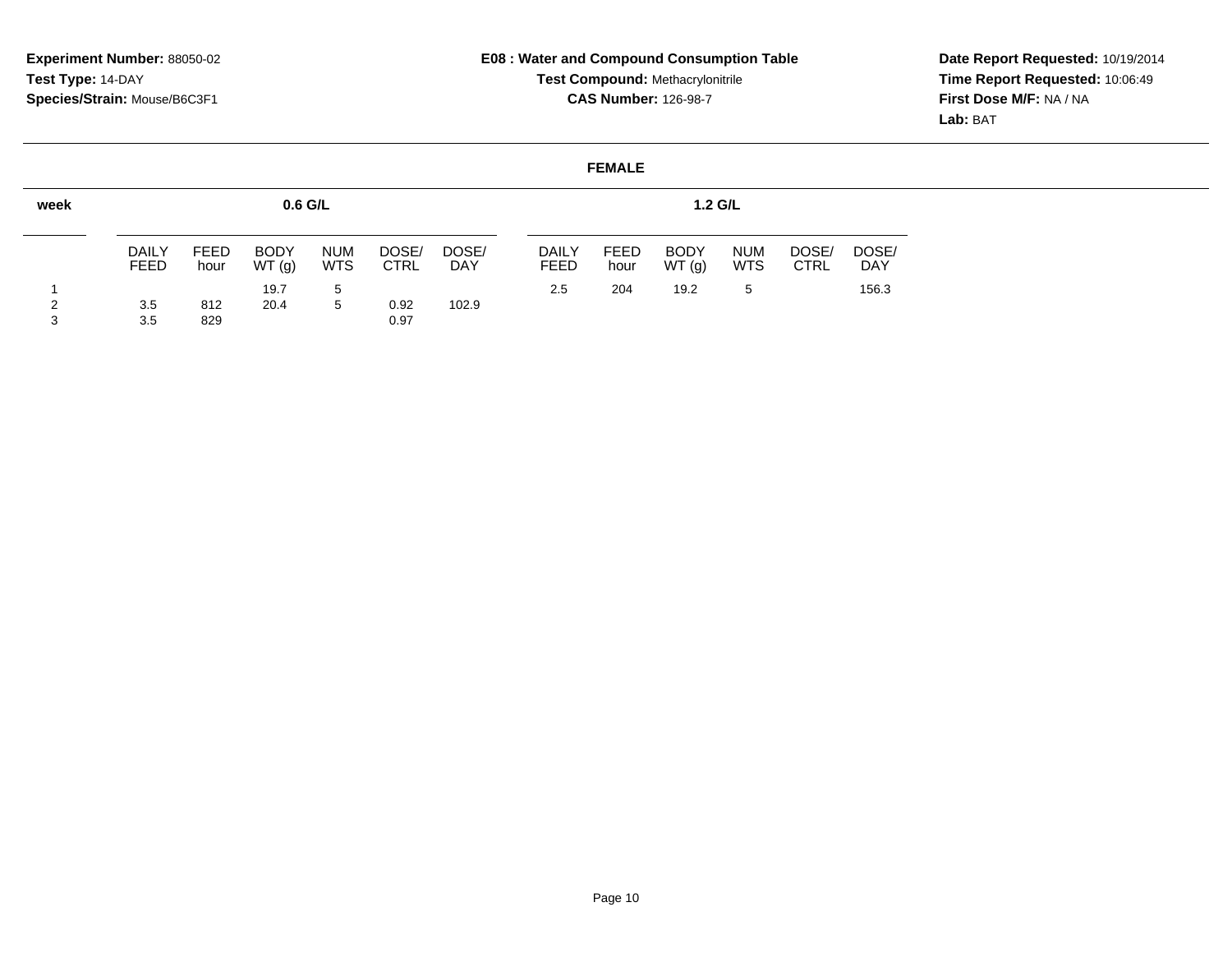**Date Report Requested:** 10/19/2014 **Time Report Requested:** 10:06:49**First Dose M/F:** NA / NA**Lab:** BAT

| week        |                       |              | $2.4$ G/L            |                          |                      |                     |
|-------------|-----------------------|--------------|----------------------|--------------------------|----------------------|---------------------|
|             | DAIL Y<br><b>FEED</b> | FEED<br>hour | <b>BODY</b><br>WT(q) | <b>NUM</b><br><b>WTS</b> | DOSE/<br><b>CTRL</b> | DOSE/<br><b>DAY</b> |
| 1<br>2<br>3 | 3.0<br>5.1            | 325<br>166   | 19.2<br>17.8         | 5                        | 0.79<br>1.42         | 404.5               |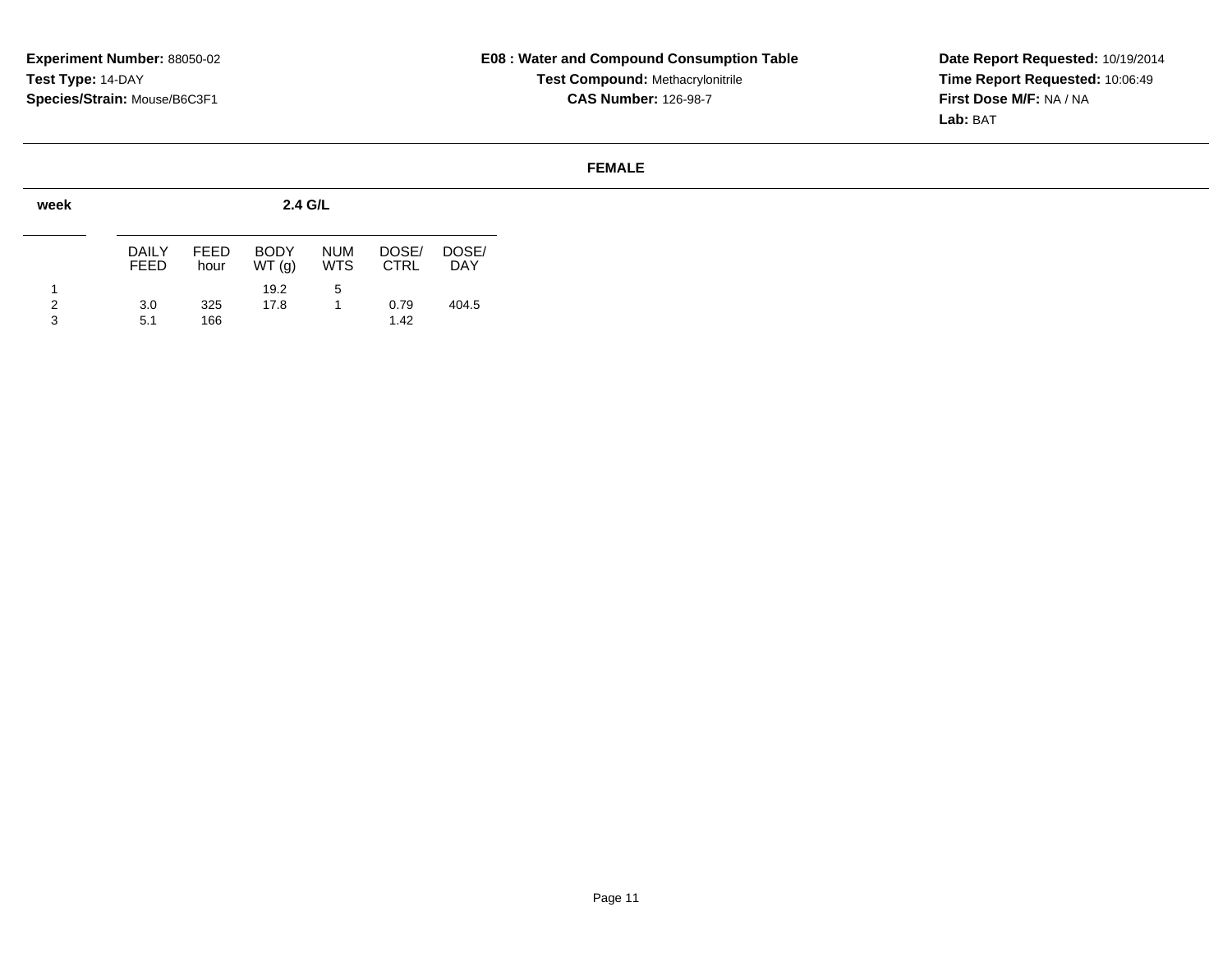**Date Report Requested:** 10/19/2014 **Time Report Requested:** 10:06:49**First Dose M/F:** NA / NA**Lab:** BAT

| week |                              | $0$ G/L              |                      |                          |                       |                      | $0.15$ G/L           |                          |                      |                     |                       |                      | $0.3$ G/L            |                          |               |                     |
|------|------------------------------|----------------------|----------------------|--------------------------|-----------------------|----------------------|----------------------|--------------------------|----------------------|---------------------|-----------------------|----------------------|----------------------|--------------------------|---------------|---------------------|
|      | <b>DAILY</b><br><b>WATER</b> | <b>WATER</b><br>hour | <b>BODY</b><br>WT(g) | <b>NUM</b><br><b>WTS</b> | <b>DAILY</b><br>WATER | <b>WATER</b><br>hour | <b>BODY</b><br>WT(g) | <b>NUM</b><br><b>WTS</b> | DOSE/<br><b>CTRL</b> | DOSE/<br><b>DAY</b> | DAILY<br><b>WATER</b> | <b>WATER</b><br>hour | <b>BODY</b><br>WT(g) | <b>NUM</b><br><b>WTS</b> | DOSE/<br>CTRL | DOSE/<br><b>DAY</b> |
|      | 3.6                          | 126                  | 19.3                 |                          | 2.7                   | 125                  | 19.1                 | 5                        | 0.75                 | 21.2                | 2.0                   | 124                  | 19.4                 | 5                        | 0.56          | 30.9                |
|      | 2.9                          | 142                  | 20.4                 |                          | 2.3                   | 141                  | 20.4                 |                          | 0.79                 | 16.9                | 2.5                   | 141                  | 19.1                 |                          | 0.86          | 39.3                |
|      | 3.9                          | 120                  |                      |                          | 3.7                   | 120                  |                      |                          | 0.95                 |                     | 0.6                   | 120                  |                      |                          | 0.15          |                     |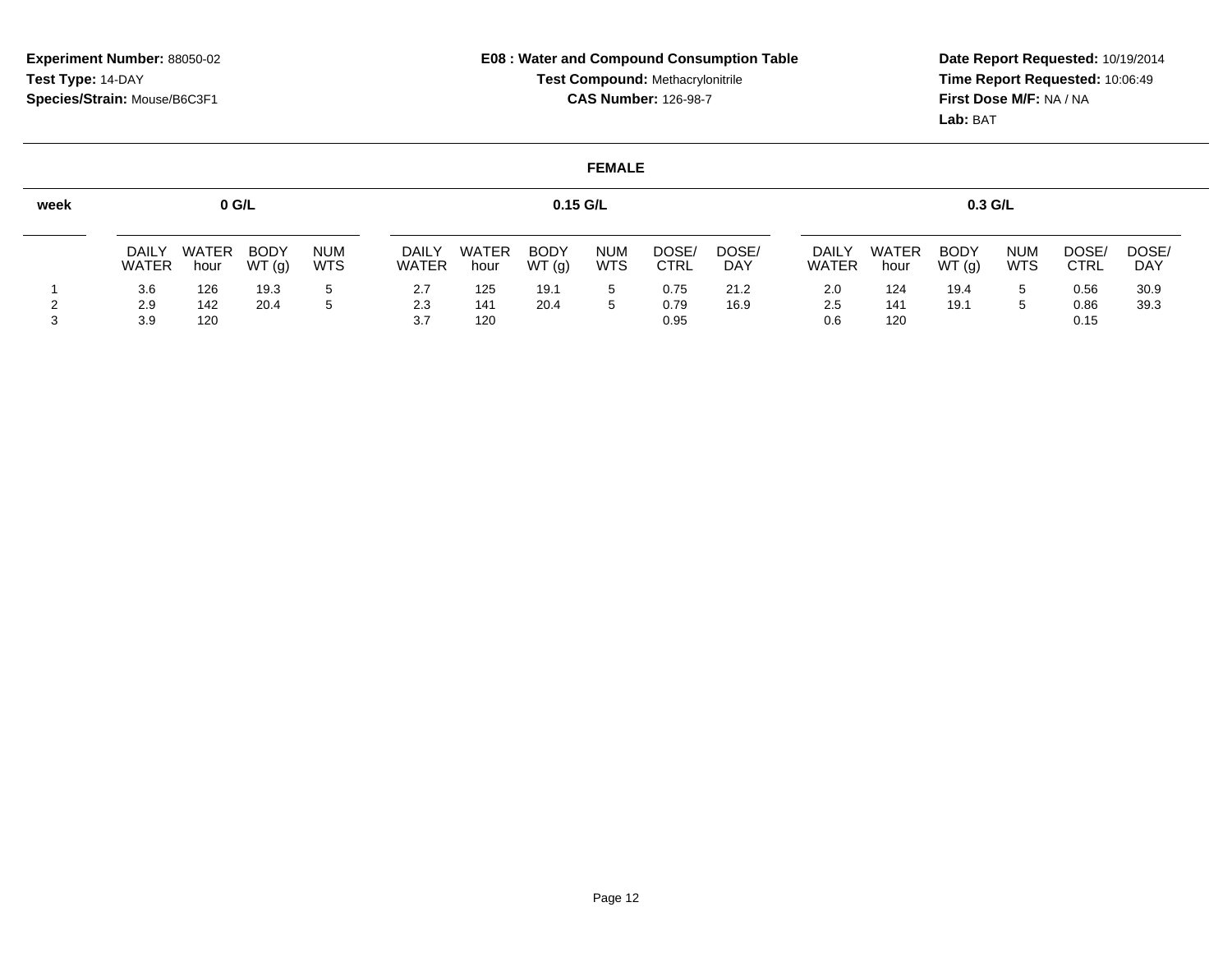**Date Report Requested:** 10/19/2014 **Time Report Requested:** 10:06:50**First Dose M/F:** NA / NA**Lab:** BAT

| week   |                              |                   | $0.6$ G/L            |                          |                      |                     |                              |               | $1.2$ G/L            |                          |                      |                     |
|--------|------------------------------|-------------------|----------------------|--------------------------|----------------------|---------------------|------------------------------|---------------|----------------------|--------------------------|----------------------|---------------------|
|        | <b>DAILY</b><br><b>WATER</b> | WATER<br>hour     | <b>BODY</b><br>WT(g) | <b>NUM</b><br><b>WTS</b> | DOSE/<br><b>CTRL</b> | DOSE/<br><b>DAY</b> | <b>DAILY</b><br><b>WATER</b> | WATER<br>hour | <b>BODY</b><br>WT(g) | <b>NUM</b><br><b>WTS</b> | DOSE/<br><b>CTRL</b> | DOSE/<br><b>DAY</b> |
| ົ<br>3 | 4.2<br>1.9<br>1.2            | 123<br>141<br>121 | 19.7<br>20.4         | 5<br>5                   | 1.17<br>0.66<br>0.31 | 127.9<br>55.9       | 0.7                          | 122           | 19.2                 | 5                        | 0.19                 | 43.7                |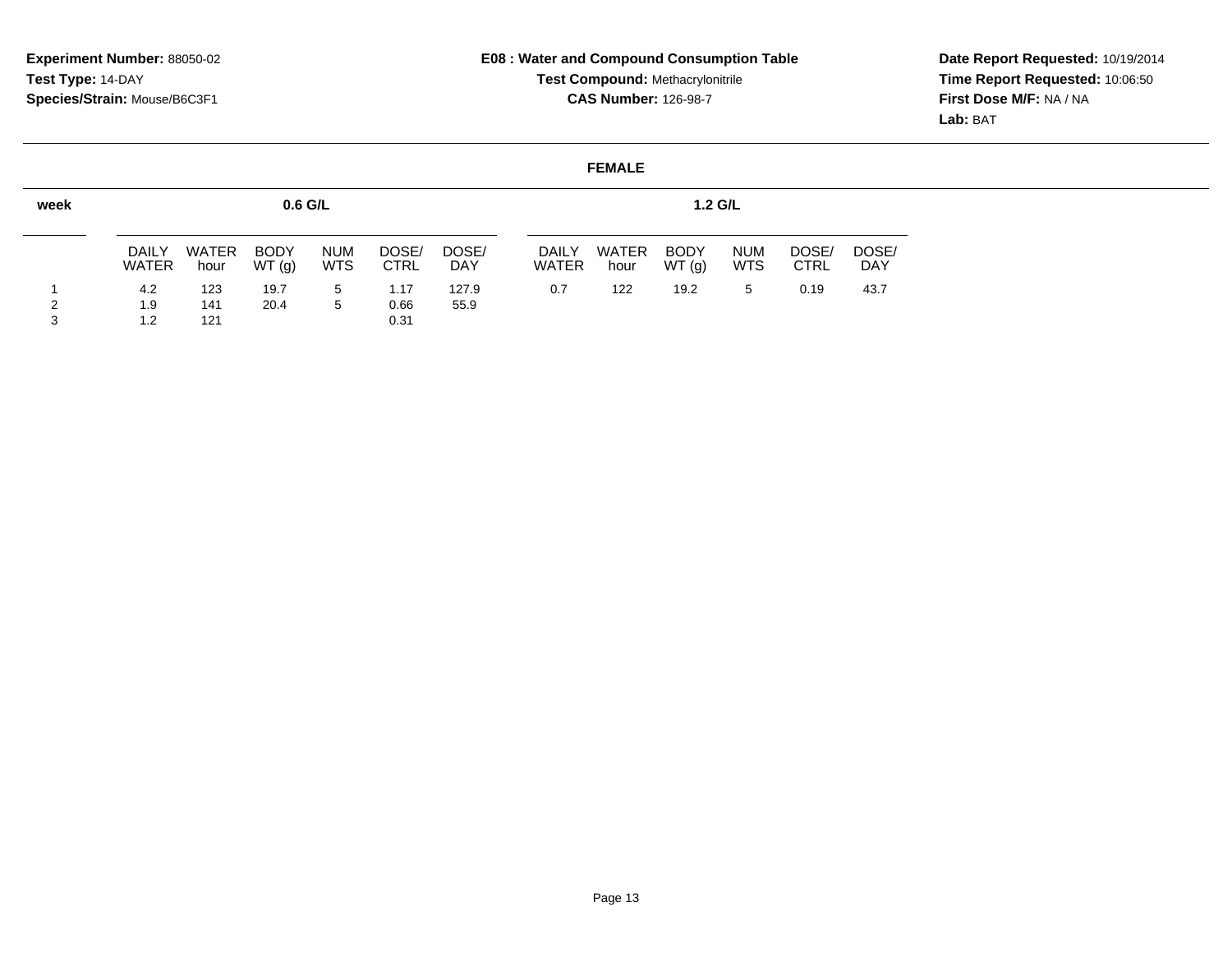**Date Report Requested:** 10/19/2014 **Time Report Requested:** 10:06:50**First Dose M/F:** NA / NA**Lab:** BAT

| week |                       |                      | 2.4 G/L              |                          |                      |                     |
|------|-----------------------|----------------------|----------------------|--------------------------|----------------------|---------------------|
|      | <b>DAILY</b><br>WATER | <b>WATER</b><br>hour | <b>BODY</b><br>WT(q) | <b>NUM</b><br><b>WTS</b> | DOSE/<br><b>CTRL</b> | DOSE/<br><b>DAY</b> |
| 2    | 0.4<br>3.0            | 121<br>28            | 19.2<br>17.8         | 5                        | 0.11<br>1.03         | 50.0<br>404.5       |
| 3    | 4.0                   | 24                   |                      |                          | 1.03                 |                     |